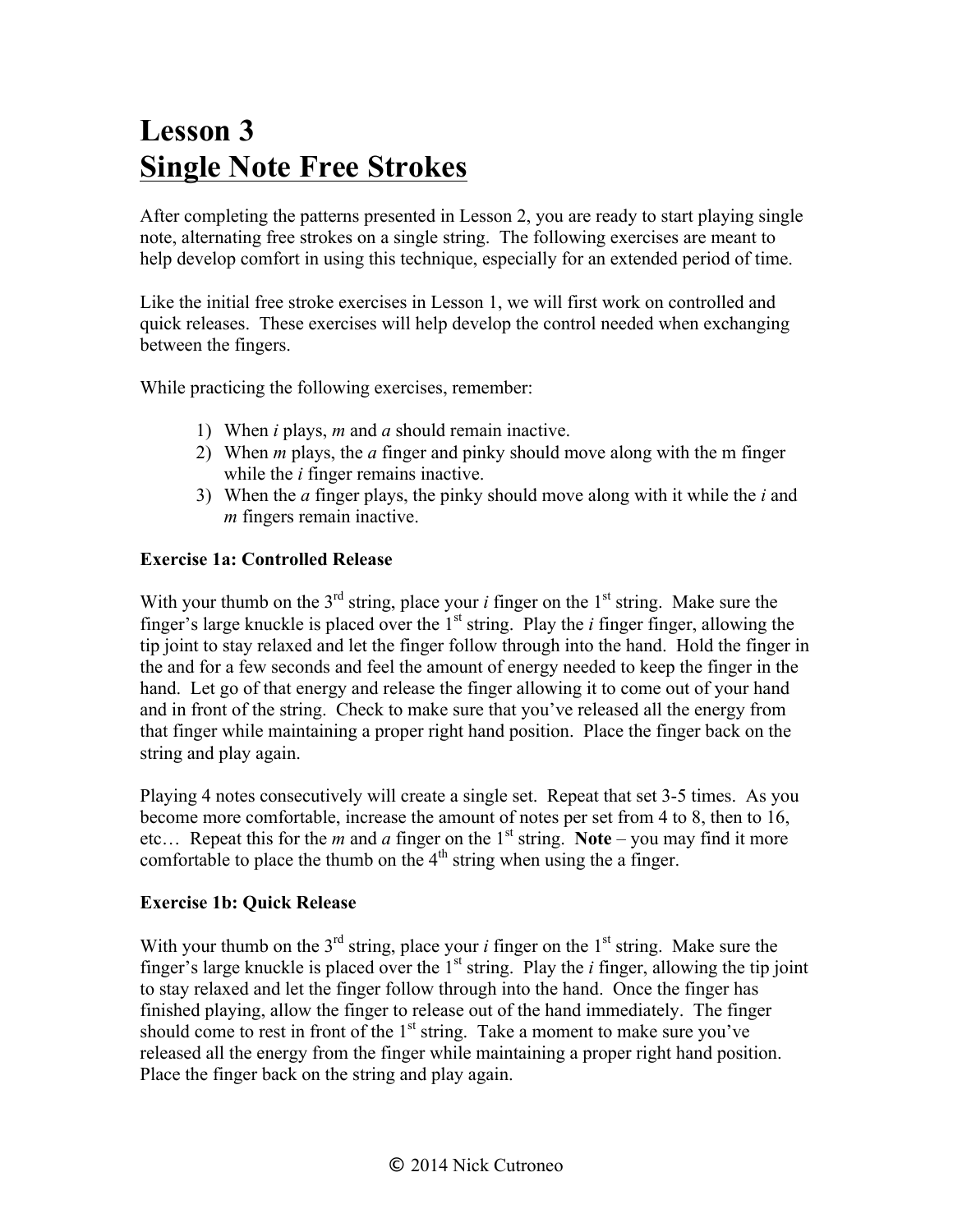Playing 4 notes consecutively will create a single set. Repeat that set 3-5 times. As you become more comfortable, increase the amount of notes per set from 4 to 8, then to 16, etc... Repeat this for the *m* and *a* finger on the 1<sup>st</sup> string. Note – you may find it more comfortable to place the thumb on the  $4<sup>th</sup>$  string when using the a finger. **Exercise 2: Alternating On A Single String** 

## **Exercise 2: Alternating on a Single String Exercise 2: Alternating On A Single String**

After practicing the individual fingers, now it is time to combine the  $i$  and  $m$  fingers and alternate free strokes on a single string. Remember to coordinate the exchange of the  $m$ finger when the  $i$  finger plays and the exchange of the  $i$  finger when the  $m$  finger plays. Take the time in between notes to make sure:

- 1) You have a stable Right Hand position.
- 2) You are relaxing the finger when you release/exchange
- 3) Prepare the new finger.



 $x =$  prepare the new finger on he rests  $\alpha = \alpha$ 

#### **Exercise 3: Alternating with String Crossing Exercise 3: Alternating with String Greec**

As you become comfortable with alternating free strokes on a single string, apply the concepts from Exercise 2 with changing strings. As you become comfortable with alternating free strokes on a single string, apply the concepts from the *s* content content of the *s* once the Exercise 2 with